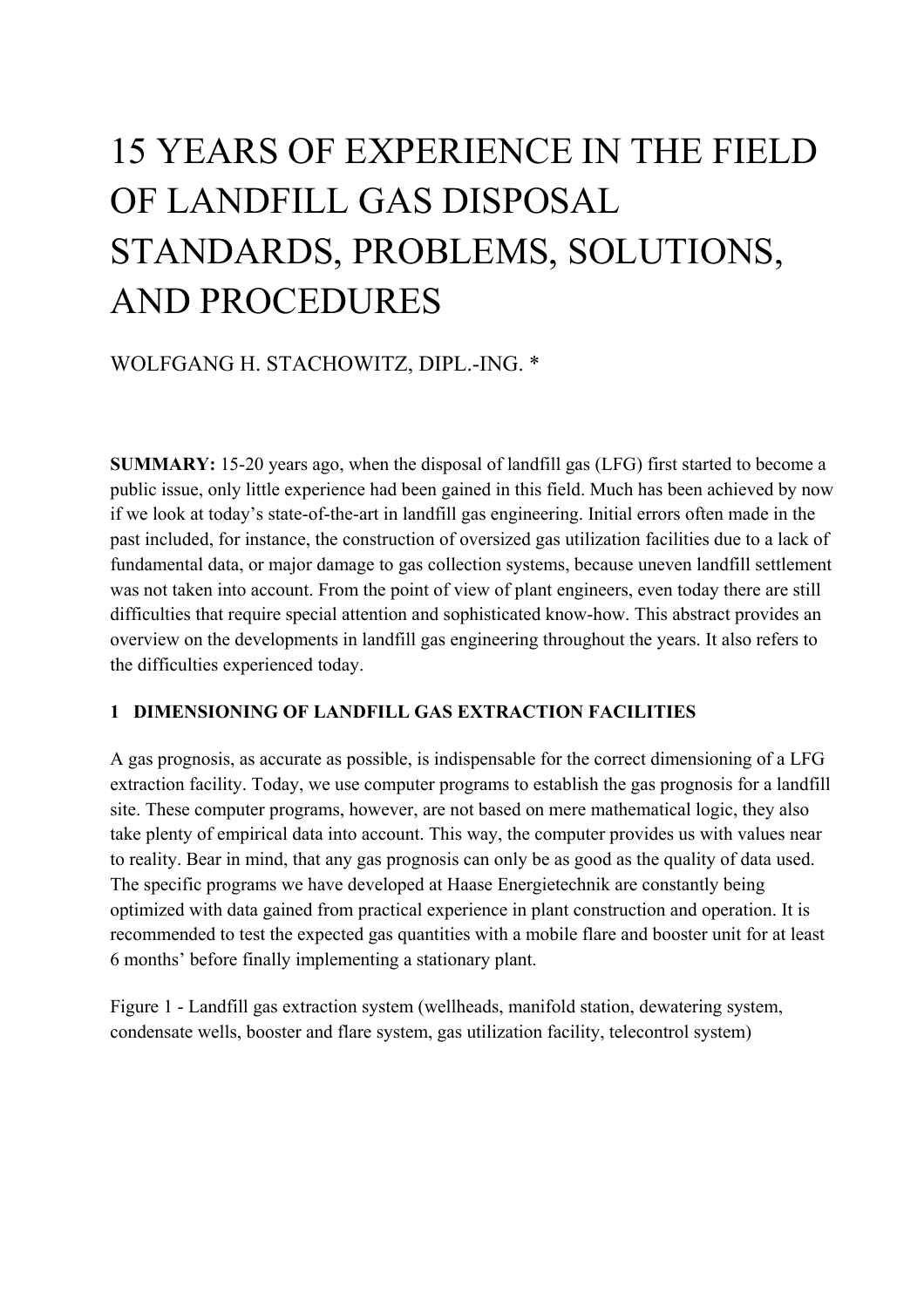

Gasextraction System

## **2 GAS COLLECTION SYSTEMS**

In the past, most gas collection systems were of simple design, equipped with low-budget piping systems (e.g. quality of material, pipe diameter) and lacking any accessory facilities such as manifold stations with valves and sample points for measurement, or couples to control the quality and quantity of the gas extracted from the landfill. It was not possible to carry out measurements on single gas wells and optimize their performance. Low gas collection rates and high costs for the optimization of the entire system called for a change of design. Today, every single gas well is connected to the closed circular pipeline of the gas collection system. The connection points – access provided at any time – are located in stationary buildings, the socalled "manifold stations", installed above ground or underground. From here, it is possible to monitor and optimize the performance of every single gas well by analyzing and adjusting the parameters (gas flow rate, low pressure, quality and temperature of the gas). Regular controls and adjustments help to achieve optimum gas collection rates.

### **2.1 Gas wells**

Extreme but natural settlements in the landfill body occur as a result of the biological conversion of solid waste components into landfill gas. Every cubic metre of landfill gas directly derives from the decomposition of about 1.2 kg of solid matter! In order to take this fact into account and make control possible, the following aspects must be considered when installing gas wells on a landfill site:

- 1. Use telescopic gas pipes to compensate the settling phenomenon
- 2. Fit a bellow expansion joint between the well head and the outgoing pipes
- 3. Outgoing pipe: 110 mm minimum diameter, with a gradient of 3-5% to prevent water seals
- 4. Provide a surrounding layer of clay and loam with sufficient thickness to prevent air entering the gas collection system from boundary areas
- 5. Mount sample points / couples and manual butterfly valves on the gas supply pipes and make sure they are put in the right places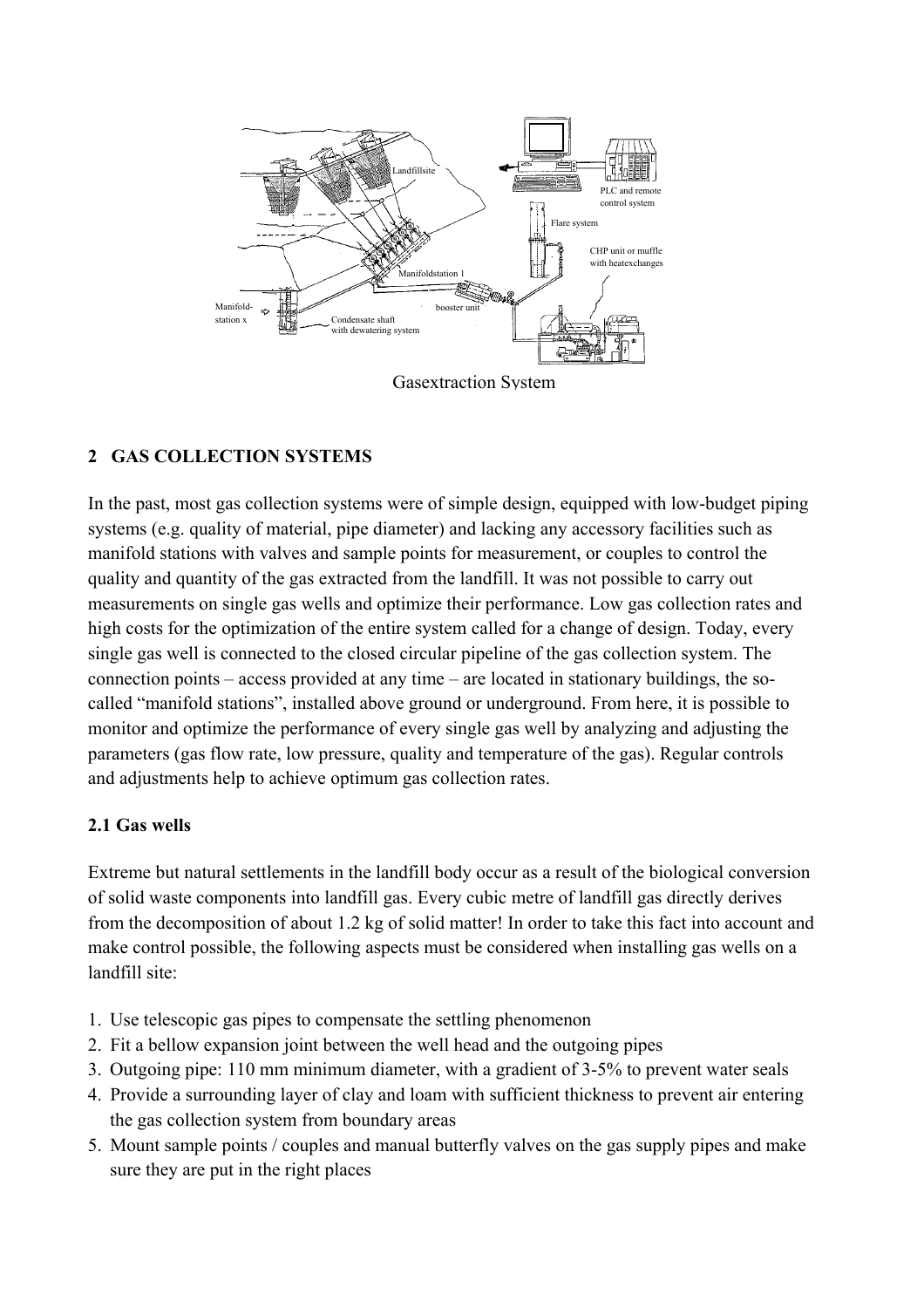- 6. Provide sufficient length of pipe upstream and downstream of the flowrate measuring device
- 7. Provide facility to enter a remote-controlled camera for video inspection of gas network

## **2.2 Gas manifold stations**

Inside the manifold stations there are connections from the individual gas wells to the circular piping system going all around the site. For sampling and measuring purposes (gas analysis, temperature, pressure, flow) the connections should be fitted with  $\frac{1}{2}$  and  $\frac{3}{4}$  grumbles as a minimum standard. Upstream and downstream the flowrate measuring device there must be a sufficiently long piece of pipe to provide an undisturbed intake and discharge of the gas. This will prevent faulty measurement as a result of turbulences in the gas flow. The length of test pipe is determined by multiplying the pipe diameter by a minimum of 10. Manual butterfly valves will be fitted to the downpipe, but their axis may not be vertical in order to prevent corrosion and problems caused by condensate and frost.

Every manifold station may be equipped with an automatic device for the pressure-controlled drainage of gas pipelines. In dependence on the capacity of the compressor used, small water seals will automatically be drained from the pipes. It is also recommended to provide a T-piece with a blind flange. This may later be used to enter a remote-controlled camera for video inspection of the gas pipelines.

## **2.3 Condensate rejection**

Inside the landfill body, landfill gas is generated at a temperature of approximately 60-80°C and with a humidity of 100%. On its way from the gas wells to the flare stack and the gas utilization facilities the gas cools down and condenses. In order to avoid water seals, the gas extraction pipes have a gradient and are equipped with condensate traps. Simple solutions include siphons which recirculate the condensate to the landfill body. However, this is only recommended for sites with a landfill bottom liner. Alternatively it is possible to install condensate wells, equipped with different types of discharge facilities (deflectors, diaphragm separators, cyclone collectors, or demisters). The condensate is pumped from the condensate well or removed by a collection lorry.

In order to prevent water from being sucked into the gas pipes, the minimum hydraulic gradient between the gas pipelines and the maximum water level should correspond to the maximum suction pressure of the compression units. Example: A blower with 150 mbar suction pressure (850 mbar g) requires a safe distance of 150 cm between the maximum water level and the gas extraction pipe. This distance is checked by level measuring to prevent damage to plant facilities (damage caused by water). In warmer countries an extra device should monitor the minimum water level and switch off the booster system in the event that values fall below the minimum level (oxygen influx, explosion hazard).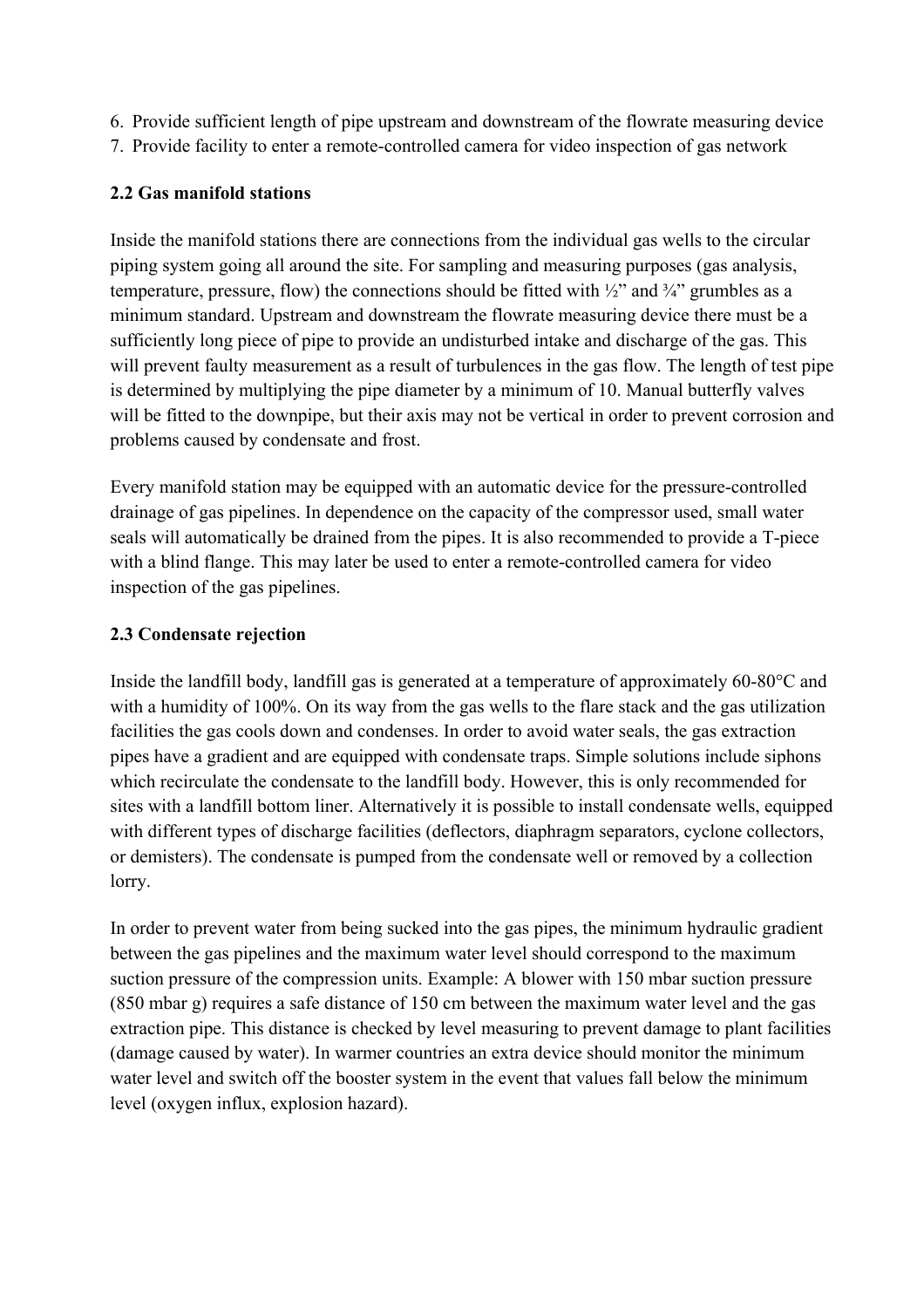#### **2.4 Design concept for gas collection systems**

As it is described above, the gas extraction system consists of branches to the gas wells and a circular pipeline that extends over the entire landfill. Apart from measurements and optimization work on the gas supply system and on the gas wells the surface of the landfill body should be inspected at least once a year with a flame ionisation detector (FID). This is the only way to find out if in some areas gas escapes uncontrolled into the atmosphere. Additional gas wells may later be installed in these places. In a budget calculation the distance between gas wells should not exceed 50m, because as a matter of experience the collecting area of a gas well is about 20-30m.

#### **3 MECHANICAL ENGINEERING**

#### **3.1 Gas compression unit / Booster unit**

Dependent of the location and the weather, a landfill gas booster unit should be housed in a closed or open building that provides not only lighting and heating, but also ventilation and deventilation facilities and a CH4 gas detector for explosion protection. Minimum standard equipment should be as follows:

- 1. Compression unit
- 2. Shut-off and control valves and other technical devices for flow regulation, i.e. bypasses and frequency converters to drive the booster motor
- 3. Measuring devices: total flux, suction pressure, delivery pressure, gas temperature

Flux may also be indirectly determined with the work's bench performance diagram (provided by the manufacturer of the system) and the equation  $p = f(F)$ .

In Germany, a stationary gas analysis system is mandatory to protect installations from explosion hazards. This prescription and other regulations in force in Germany may differ from those to be observed in other countries. Same applies to materials, fittings, and structural components used, which - according to German standards - require marks of conformity and certificates issued by BAM and PTB authorities. In any case, plant operators should carefully check the material and perfect functioning of components used. In no case should they accept material made with Al-Ni-Ko metals.

Two important notes with regard to safety engineering:

- 1. If a facility for explosion protection is to be installed, the gas analysis system should indicate the concentration of  $CH_4$  in the gas. Later, when the landfill gas serves as fuel for power generation, this signal can be used to control the gas engines.
- 2. The author of this abstract is confident that according to the triangular explosion protection diagram depicted in Figure 2 there is absolutely no possibility that explosive gas mixtures will continuously be delivered to the gas engine.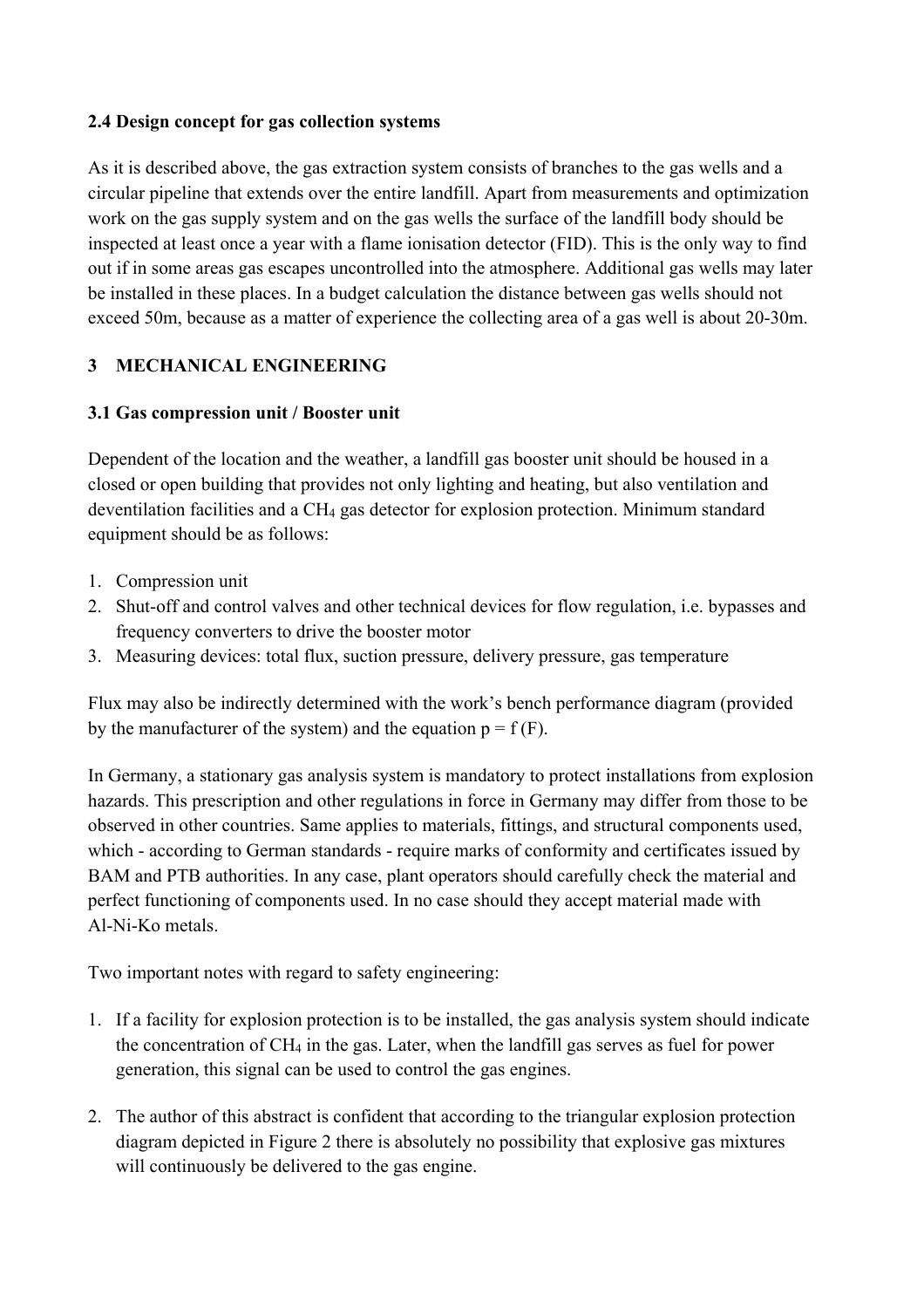

Figure 2 – Explosion limit of gas mixtures: Methane/Air/ CO<sub>2</sub> and Methane/Air/ N<sub>2</sub>; concentrations are indicated in percent by volume in relation to the overall gas mixture; 15% by vol. CH<sub>4</sub> / explosion limit, i.e. 5% CH<sub>4</sub> =  $100\%$  LEL (Source: Rettenberger, G. / Tabasaran, O., Research report no. 103 02 207, Part 1)

In general, it will not be necessary to install a gas analysis system inside the booster unit if other technical installations already provide an indirect analysis. Two examples:

- 1. Engines fuelled with landfill gas are designed for operation with methane concentrations of at least 35-40% CH4 by volume. When running under full load conditions, they may even need a concentration of 50% CH4 by volume. For technical reasons, these systems will automatically be cut off in the event that the methane concentration is too low.
- 2. Dependent on the dimensioning of the burner system, flare units made by different manufacturers are designed to automatically cover methane concentrations of  $\pm$  5 to 10% by volume. In the event of a higher variation of CH4, the UV-sensor used for flame monitoring will automatically shut down the system.

#### **3.2 Flare units / High temperature combustion**

In the past, simple flare stacks with open combustion and large visible flames were used to burn the landfill gas ("candle" flares). As these installations did not meet any emission standards at all, they were gradually replaced by flares with a closed combustion. Early flare types did not have any insulation, whereas today they are equipped with an insulated combustion chamber to make operation possible at a constant temperature for the entire turndown.

State-of-the-art high temperature flares burn the gas at temperatures of up to 1,200°C. The combustion chamber of such flares has a 100mm insulation of ceramic liners. Exhaust gas retention times can be clearly defined. In general, manufacturers also provide facilities for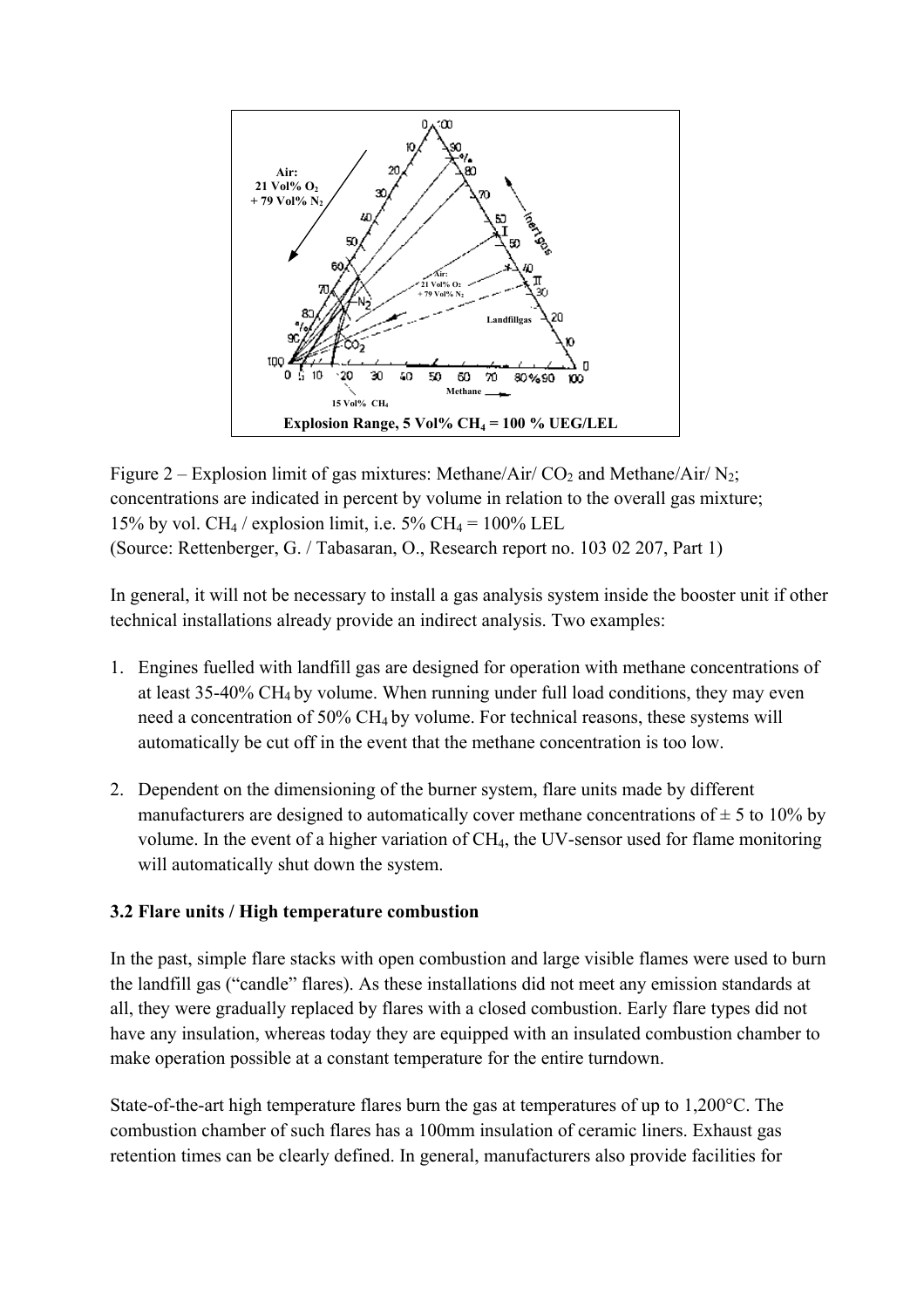continuous temperature regulation of the hot exhaust gas, i.e. thermocouples, controllers and fresh air regulation (louvers).

Throughout Europe and beyond, different regulations are currently in force for the combustion of landfill gas. According to German TA-Luft standards gas must be flared at 1,200°C. Exhaust gas values may not exceed 200mg  $NO_x$  and 100mg  $CO/Nm^3$ . The "UK Guidance of Best Practise Flaring of Landfill Gas", however, asks for a combustion at 1,000°C and exhaust gas values not exceeding 150mg  $NO_x$  and 50mg  $CO/Nm<sup>3</sup>$ . Both emission standards are based on a concentration of 3% of oxygen by volume in the exhaust gas. Latest discussions in Europe call for systems operating with temperatures of between 850°C and 1,100°C. In any case, these systems must all be able to reduce the parameter of all carbon compounds in the raw gas to a proportion of 100:1 of  $C_{org.}$  in the exhaust gas. Figure 3 shows the different types of flare stacks currently in use.



Figure 3 – Flare designs (from left to right)

*HTV: High temperature flaring at 1,200°C; with ventilator and 0.3 seconds retention time HTN/MTN: High/medium temperature flaring at 900°C – 1,200°C; with natural ventilation and 0.3 sec. retention time MTU: Medium temperature flaring at 800°C to 1,000°C; uninsulated flare stack. 0.3 seconds retention time LTO: Low temperature combustion; flare with open combustion ("candle" flare)*

For plant operators it is important to know that flare manufacturers interpret the term "retention time" in different ways. Definitions include "from top of burner", "from within the flame", or "from above the maximum point of the flame" and this explains why the manufacturers' specification of the height of a flare stack may differ. The diameters also depend on the combustion temperatures. The slimmer and higher a high temperature flare is designed, the higher the combustion temperature will be for the entire range of control. Furthermore, there is a direct influence on the length of time the exhaust gas is retained from the point of the flame. The larger the diameter of the flare body, the lower the combustion temperature will be during operation with partial load. In the low load range, at a firing performance of less than 70% the combustion temperature will be reduced to about 80%. A firing performance of 30%, however, will reduce the temperature to 50%.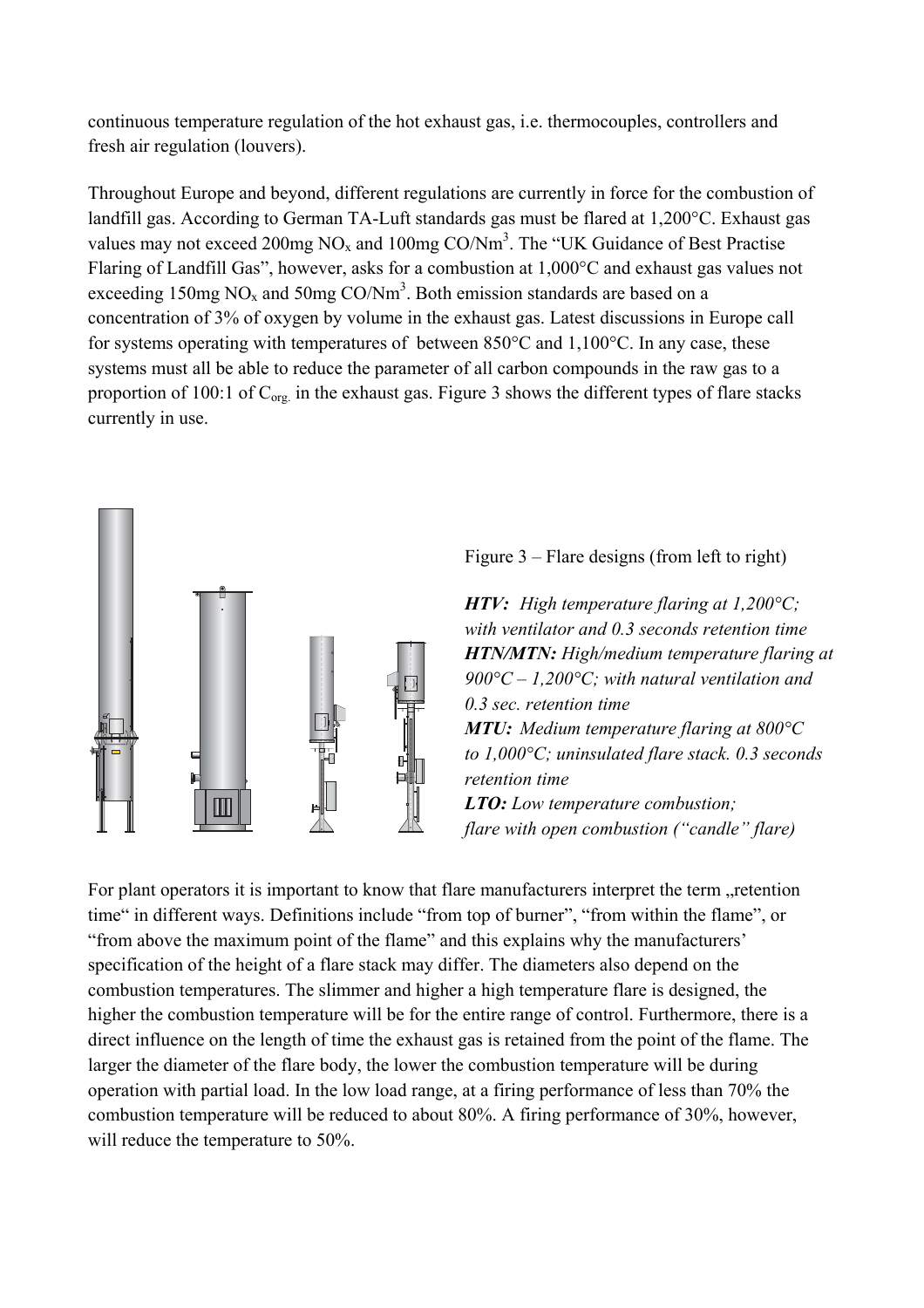Figure 4 – Ceramic lining inside the flare stack (insulation)



Furthermore, plant operators should pay special attention to the proper fitting of the ceramic insulation. The so-called "clips" are a relatively cheap solution, but due to scale loss they will soon fall off during full load operation and need to be replaced, increasing the cost of plant operation and maintenance. Such disadvantage is avoided with an insulation that is screwed to the flare body from the outside.

In any case, the flare should not be covered, as this would cause emissions to be deviated, increasing immissions on the site itself. The reflex of a cover or hat would also attract birds and insects and cause their death when they fall into the flare stack. Modern burner systems do not require a cover. They are not disturbed by rain or snowfall, not even during ignition.

### **3.3 Landfill gas utilization**

In general, gas engines, steam engines and gas turbines may be used to generate power from landfill gas, but commercial and ecological criteria should determine if power generation is profitable for the landfill management. It is important to keep in mind that nowhere in the world gas utilization can be considered profitable if the investment cost for gas extraction systems and power generation facilities is included in the cost estimate. If, however, the gas extraction system is excluded from calculations, because for ecological reasons ("global warming") it would be required anyhow, and if only the cost of a power generation facility is taken into account, then the operation of a such a plant can be considered profitable. Other important aspects are the quality of the landfill gas and the possibility to market not only the exhaust heat and the heat from the engines, but also the power generated.

Most diffuculties experienced with the quality of the gas are due to excessive concentrations of fluorine, chlorine and siloxane compounds in the raw gas. Gas purification by refrigeration or adsorption on activated carbon helps to solve such problems.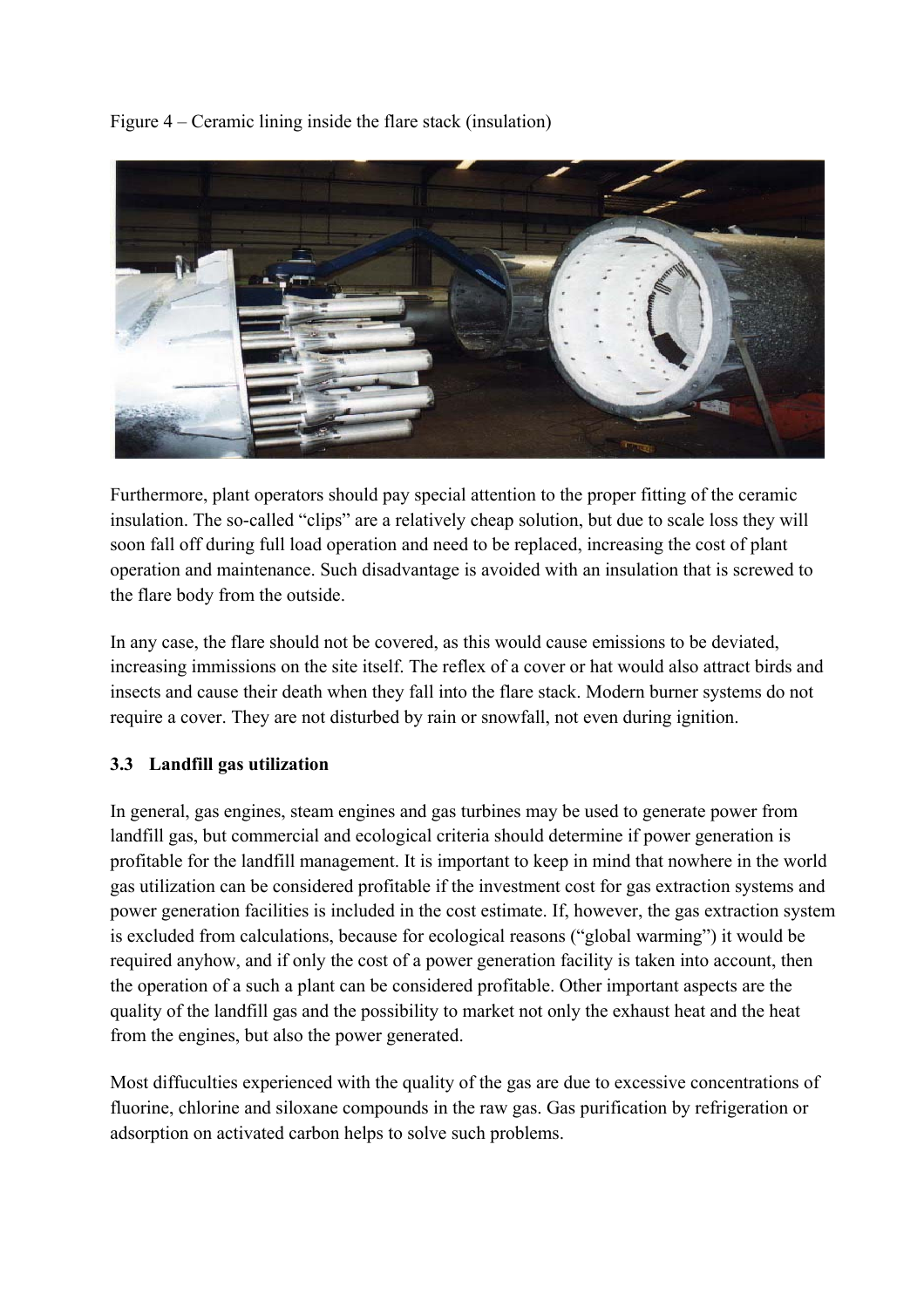The best energy balance for a LFG power generation plant and the least line loss are produced when both the heat (from the exhaust and the engine cooling water) and the electricity generated are used to supply not only the facilities on site, but also consumers in the vicinity of the landfill site. The most simple solution from the economic point of view is to export the electric power to the local grid. These considerations should be taken into account when choosing the technical plant components: Possible options are gas turbines, gas engines, steam engines, and steam turbines with a secondary muffle and exhaust heat recovery.

In some European countries, limiting values for exhaust emissions must be observed. This may have an influence on the design and efficiency of the engines used. The Jenbacher engine JES320, for instance, has an output of  $826 \text{ kW}_{el}$  when operating in accordance with German TA-Luft standards. If exhaust emissions are disregarded, however, the same engine has an output of  $1,006$  kW<sub>el</sub>.

Gas turbines are not often used, because they operate with higher pressures (10-30 bar) and increase the cost of gas compression facilities. They also have a smaller electric efficiency ratio than gas engines. In general, gas engines are preferred to gas turbines, even for large plants with an output of 60-100 MW as there are some currently in operation in England, Australia and Korea.

The combination of a steam piston engine with a steam turbine is sensible only in the event that LFG with an extremely high pollutant concentration needs to be disposed of in a high temperature flare because it is not suitable for utilization in gas engines. In this case the only alternative is indirect steam generation with a waste heat boiler. The efficiency ratio, however, will be quite low.

### **3.4 Utilization of low calorific value gas**



Please refer to Figure 5 for a definition of low calorific value gas, the so-called "lean gas"

Figure 5 – Operation range of gas utilization facilities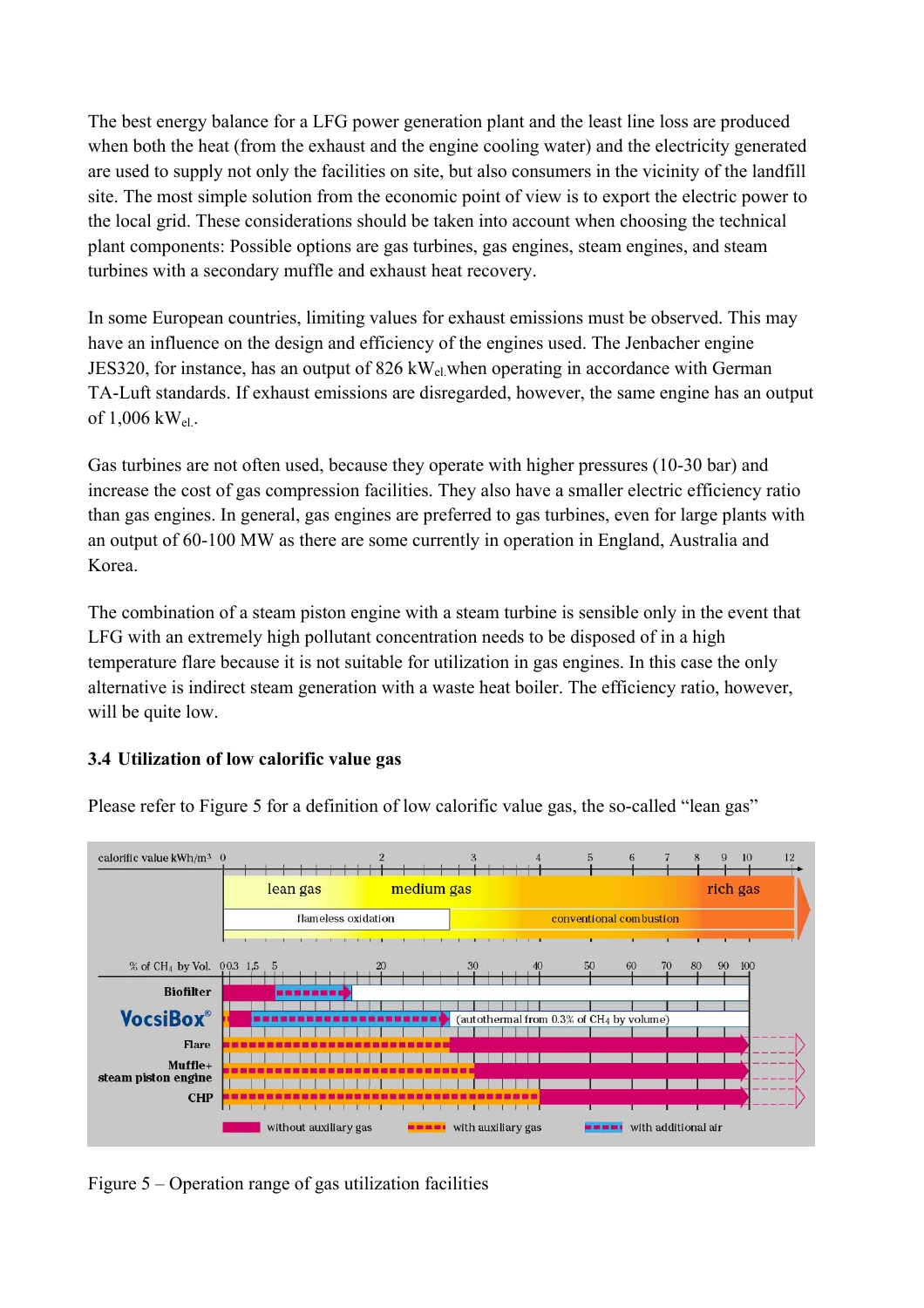The gas production in an old landfill will continuously decrease. After about 20-30 years of time, the methane content and the gas flowrate will not be sufficient to flare the gas. Anyhow, the gas must be collected and disposed of. First, high temperature flares with auxiliary firing (e.g. natural gas) can be used. With ever decreasing gas quantities and low quality landfill gas, however, the operation of such facilities will be economically inefficient and can not be justified any longer. At the final stage, biofilters are commonly used to reduce odours, but they do not dispose of the methane and thus add to the greenhouse effect. Specially designed biofilters oxidize methane, but constitute a very costly investment and produce considerable operating expenses to keep humidity and temperature at a sufficient level.

A practical and efficient alternative is the Haase VocsiBox $^{\circ}$ , a facility for the noncatalytic oxidation of landfill gas with low calorific value. The gas enters the VocsiBox $^{\circledR}$  and passes over a noncatalytic reactor bed heated to a temperature of 1,000°C. The gas is fully oxidized by this process. The pollutants contained in the raw gas deliver the energy required for oxidation. With a concentration of  $> 0.3\%$  methane by volume in the raw gas, process operation will be autothermal once the reactor is heated to its operating temperature.

Facilities for the treatment of low calorific value gas operate below the Lower Explosion Limit (LEL) of  $O_2/CH_4$  gas mixtures, i.e. the gas mixture has a concentration of about 2-3% of methane by volume. But for safety reasons, air is added to the gas mixture, reducing the methane concentration to only 1% by volume.

VocsiBox $^{\circ}$  (Figure 5) is the latest innovation for the oxidation landfill gas.



Figure 5:  $VoesiBox^{\circledR}$  for the Bremerode Landfill Site, placed on the parking lot of the Hanover Exhibition Center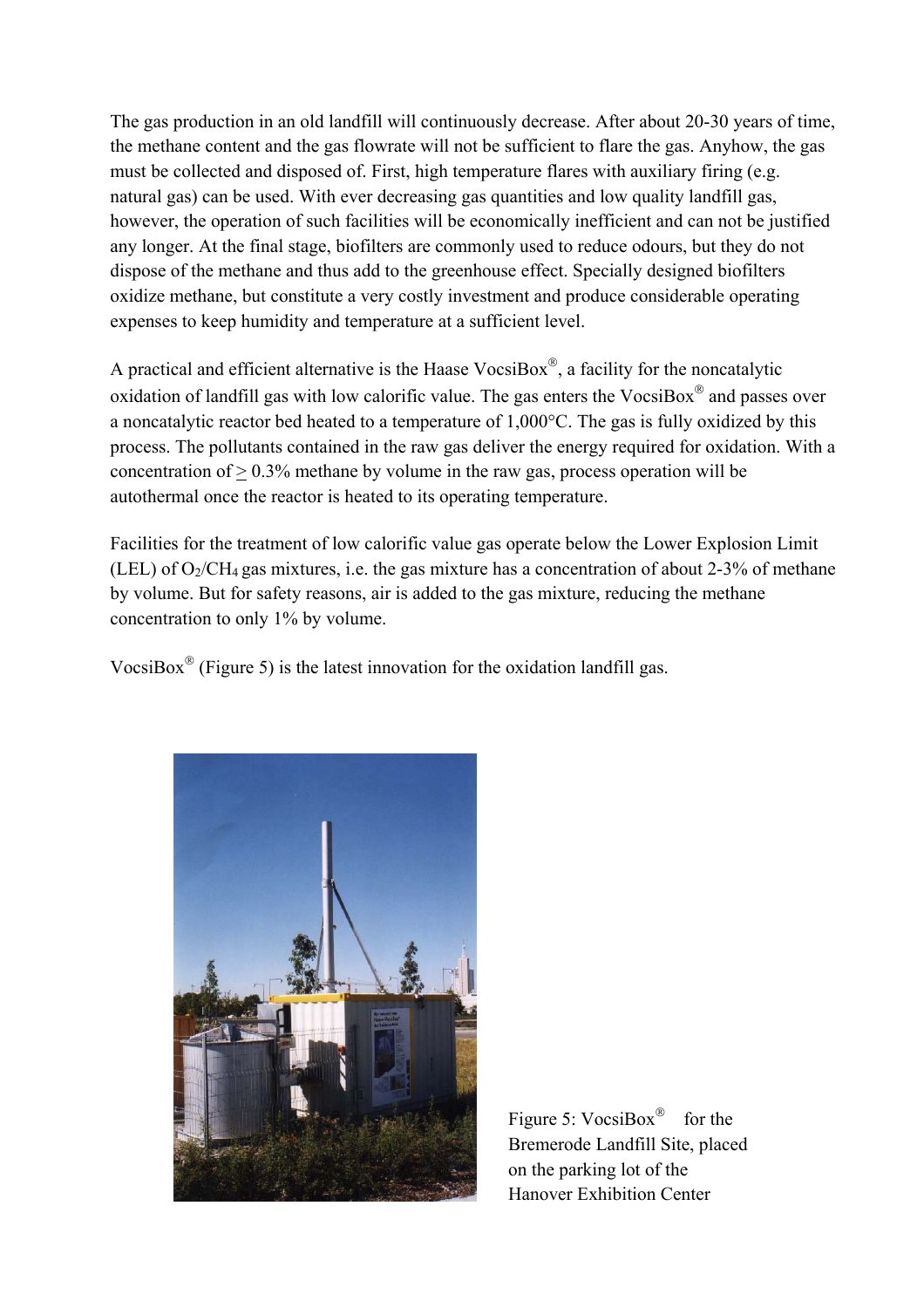#### **REFERENCES**

- Bundesminsterium für Umweltweltschutz und Reaktorsicherheit der Bundesrepublik Deutschland, Bundesemissionsschutzgesetz: Technische Anleitung zur Reinhaltung der Luft – TA-Luft, 27 Febr. 1986
- Bundesverband der Unfallversicherungsträger der öffentlichen Hand BAGUV: Sicherheitsregeln für Deponien, GUV 17.4, issued Oct. 1993
- Butz, Wolfgang: Neue rechtliche Entwicklungen, Trierer Berichte zur Abfallwirtschaft, Deponiegas 2001
- Clarke Energy NEWS: Issue No. 3, Summer 2000
- Dammann, B.; Streese, J.; Stegmann, R.: Microbial oxidation of methane from landfills in biofilters, Sardinia 99, 7th Int. Landfill Symposium
- Der Bundesminister für Forschung und Technologie: Gasabsauge- und Gasverwertungsanlagen an Mülldeponien, FuE-Vorhaben 1430293, July 1986
- Deutz MWM: Mindesteigenschaften von Brenngasen für Gasmotoren
- Various authors: Schwachgasentsorgung von Altablagerungen gemäß TASi, Symposium March 1999 in Offenbach/Germany (Proceedings)
- Glüsing, Jens and Stachowitz, Wolfgang Horst: Entgasung von Altablagerungen gemäß TASi, TerraTech 1/1999
- Haase Energietechnik GmbH: various courses on landfill gas management in 1996 2000
- Haase Energietechnik GmbH: VocsiBox<sup>®</sup>, Autothermal oxidation for landfill gas and other gases of low calorific value; CD 1999
- Hegemann, Joachim and Stachowitz, Wolfgang Horst: Gase sicher entsorgen, Industrieservice 11/2000
- Jenbacher AG: Specifications for Jenbacher gas engines
- Jenbacher AG: Technische Datenblätter zum Deponiegasmotor JES 320
- Rettenberger, G.; Tabasaran, O.: Untersuchung zur Entstehung, Ausbreitung und Ableitung von Zersetzungsgasen, Umweltbundesamt 12/1982, Research report 10302207 Part I
- Schweizer Luftreinhalteverordnung: Emissionsgrenzwerte, chapter 714
- Smith, Richard: Guidance on best practice flaring of landfill gas in the UK, Sardinia 99, 7th Int. Landfill Symposium
- Stachowitz, Wolfgang Horst: UK Launch of the VocsiBox®, Dec. 2000, Conference in Gravesend (Kent)
- Stachowitz, Wolfgang Horst: Gasentsorgung bei Altdeponien, Wasserwirtschaftliches Kolloquium, Institut für Siedlungswasserwirtschaft und Abfalltechnik, University of Hanover/Germany, 8 Dec. 2000
- Stachowitz, Wolfgang Horst and Herz, Jürgen: Integrierte Deponiegas-Nutzungsanlage auf der Deponie Budenheim, WLB 10 / 1996
- Streese, J; Dammann, B; Stegmann, R.: Behandlung von Deponiegas in Biofiltern zum Abbau von Methan und Spurengasen, Trierer Berichte zur Abfallwirtschaft, Deponiegas 2001
- UK Environment Agency: March 1999, Interim internal technical guidance for best practice flaring of landfill gas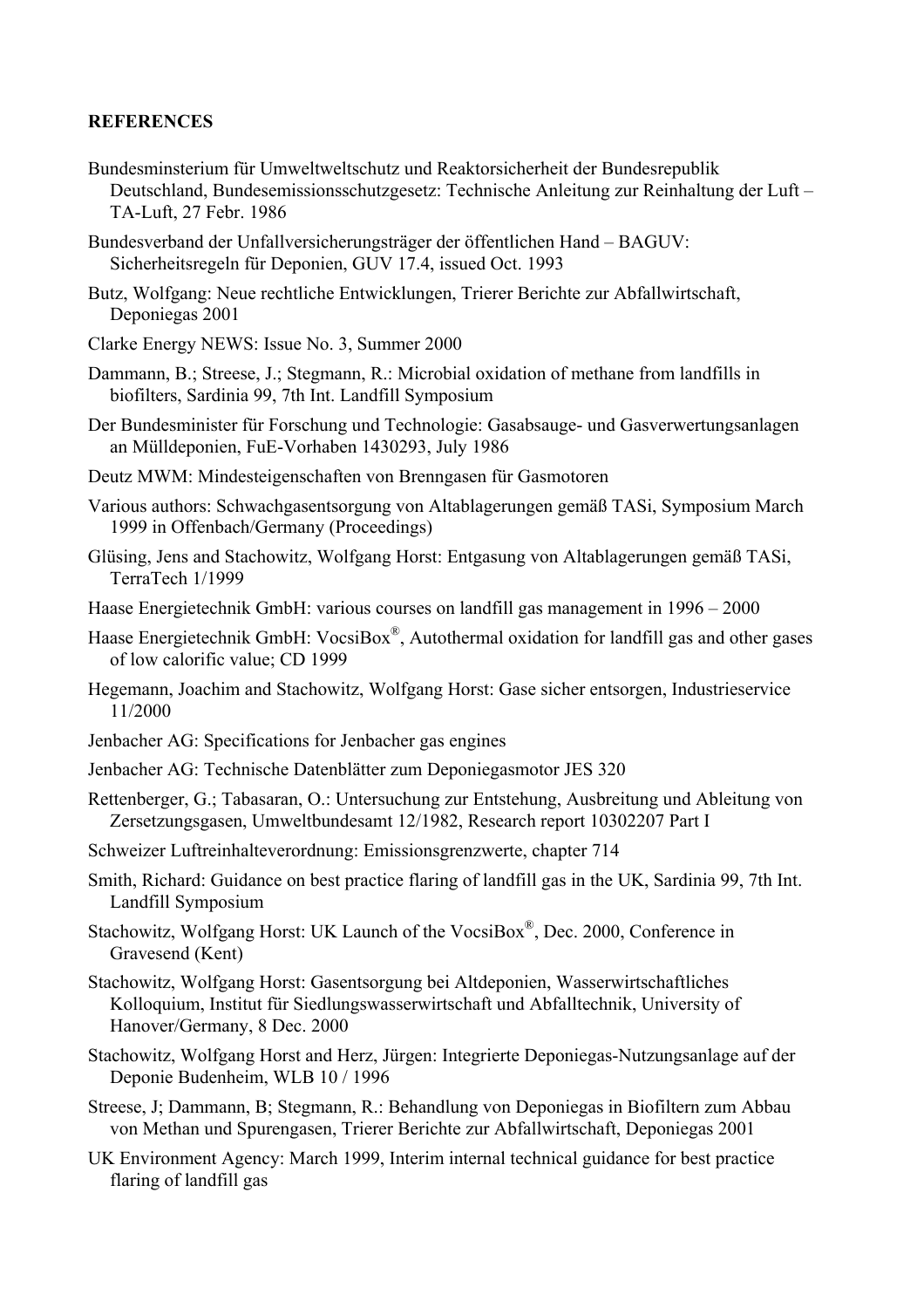Weber Dr., Burkhard: Gas prognosis, various sources

Wilkins, Graham Thomas: M. Phil. Thesis 2000, The development of a strategy for Biffa Waste Services to reduce its atmospheric emmissions of landfill methane

wlb: Biologische Abluftreinigung, 9/95